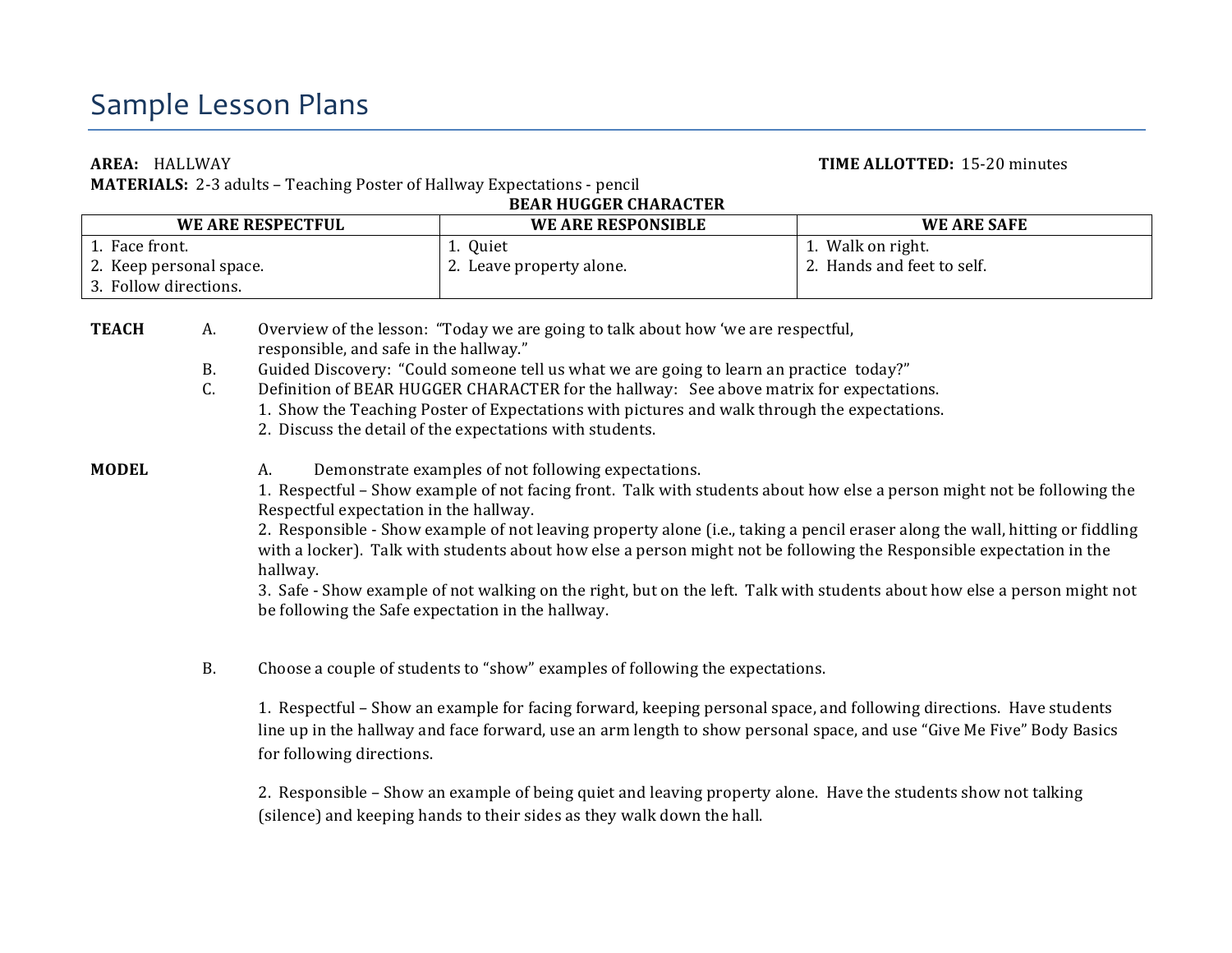3. Safe - Show an example of walking on the right side of the hallway. Have the students show all previous hallway expectations and include them walking on the right side of the hallway.

- C. Discussion. "Tell me what "Respectful, Responsible, and Safe look, feel, or sound like in the hallway."
- **PRACTICE** A. Have all students line up on the right side of the hallway and have them walk down a hallway and back, with the adult monitoring.
	- B. Debrief with students any questions. "Are there any questions you have about being respectful, responsible, and safe behavior in the hallway?"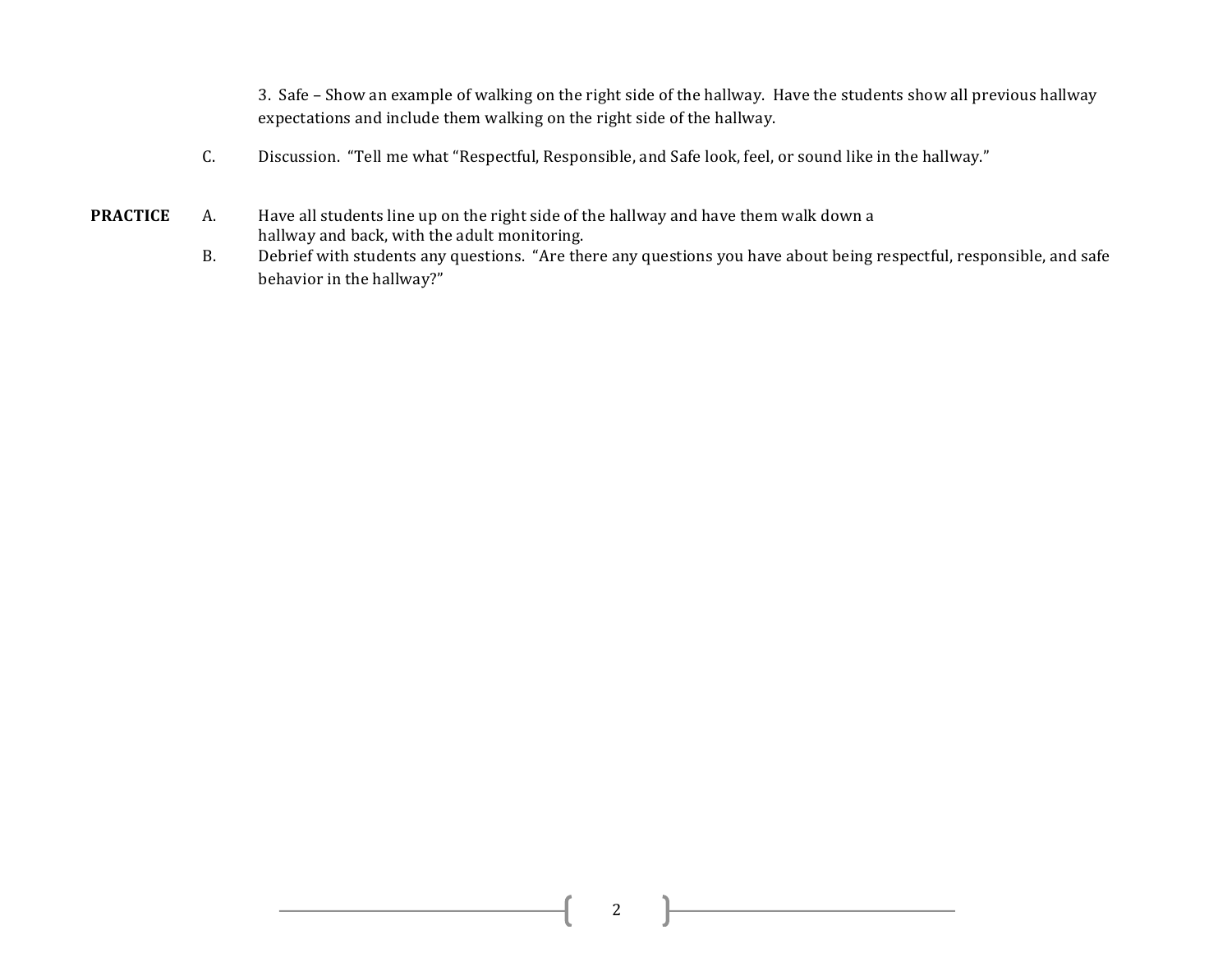**AREA:** RESTROOM (Boys at the Boys Restroom and Girls at the Girls Restroom) **TIME ALLOTTED:** 15-20 minutes **MATERIALS: 2-3 Adults - Teaching Poster of Restroom Expectations** 

|              |           | WE ARE RESPECTFUL                                   | <b>WE ARE RESPONSIBLE</b>                                                                                                  | <b>WE ARE SAFE</b>  |
|--------------|-----------|-----------------------------------------------------|----------------------------------------------------------------------------------------------------------------------------|---------------------|
| 1. Clean up. |           |                                                     | 1. Quiet                                                                                                                   | 1. Wash your hands. |
| 2. Privacy.  |           |                                                     | 2. Use toilet.                                                                                                             |                     |
|              |           |                                                     | 3. Flush toilet.                                                                                                           |                     |
|              |           |                                                     | 4. Leave                                                                                                                   |                     |
|              |           |                                                     |                                                                                                                            |                     |
| <b>TEACH</b> | A.        |                                                     | Overview of the lesson: "Today we are going to talk about how 'we are respectful,                                          |                     |
|              |           | responsible, and safe in the restroom."             |                                                                                                                            |                     |
|              | <b>B.</b> |                                                     | Guided Discovery: "Could someone tell us what we are going to learn and practice                                           |                     |
|              |           | today?"                                             |                                                                                                                            |                     |
|              | C.        |                                                     | Definition of BEAR HUGGER CHARACTER for the restroom: See above matrix for                                                 |                     |
|              |           | expectations.                                       |                                                                                                                            |                     |
|              |           |                                                     | 1. Show the Teaching Poster of Expectations with pictures and walk through the                                             |                     |
|              |           | expectations.                                       |                                                                                                                            |                     |
|              |           |                                                     | 2. Discuss the detail of the expectations with students.                                                                   |                     |
| <b>MODEL</b> |           | A.                                                  | Demonstrate examples of not following expectations.                                                                        |                     |
|              |           |                                                     | 1. Respectful – Show example of not cleaning up the space (throw paper towel on the floor, smear soap on the mirror),      |                     |
|              |           |                                                     | and showing privacy (i.e., looking under the stall). Talk with students about how else a person might not be following the |                     |
|              |           | Respectful expectation in the restroom.             |                                                                                                                            |                     |
|              |           |                                                     | 2. Responsible - Show example of not flushing the toilet. Talk with students about how else a person might not be          |                     |
|              |           |                                                     | following the Responsible expectation in the restroom.                                                                     |                     |
|              |           |                                                     | 3. Safe - Show example of not washing hands (i.e., act as if going from toilet right to leaving restroom). Talk with       |                     |
|              |           |                                                     | students about how else a person might not be following the Safe expectation in the restroom.                              |                     |
|              | <b>B.</b> |                                                     | Choose a couple of students to "show" examples of following the expectations.                                              |                     |
|              |           |                                                     | 1. Respectful – Show an example for cleaning up their space (i.e., throw paper towel away after washing hands) and         |                     |
|              |           |                                                     | privacy (i.e., knock on the stall door before entering).                                                                   |                     |
|              |           |                                                     | 2. Responsible - Show an example of not talking (silence), coming into the restroom and going directly to the toilet,      |                     |
|              |           | flushing the toilet, and being ready for next step. |                                                                                                                            |                     |
|              |           |                                                     |                                                                                                                            |                     |
|              |           |                                                     | 3. Safe - Show an example of washing hands. Have the students show all previous restroom expectations and include          |                     |
|              |           |                                                     | them washing their hands also to show all expectations.                                                                    |                     |
|              | C.        |                                                     | Discussion. "Tell me what "Respectful, Responsible, and Safe look, feel, or sound like in                                  |                     |
|              |           | the restroom."                                      |                                                                                                                            |                     |

#### **BEAR(HUGGER CHARACTER**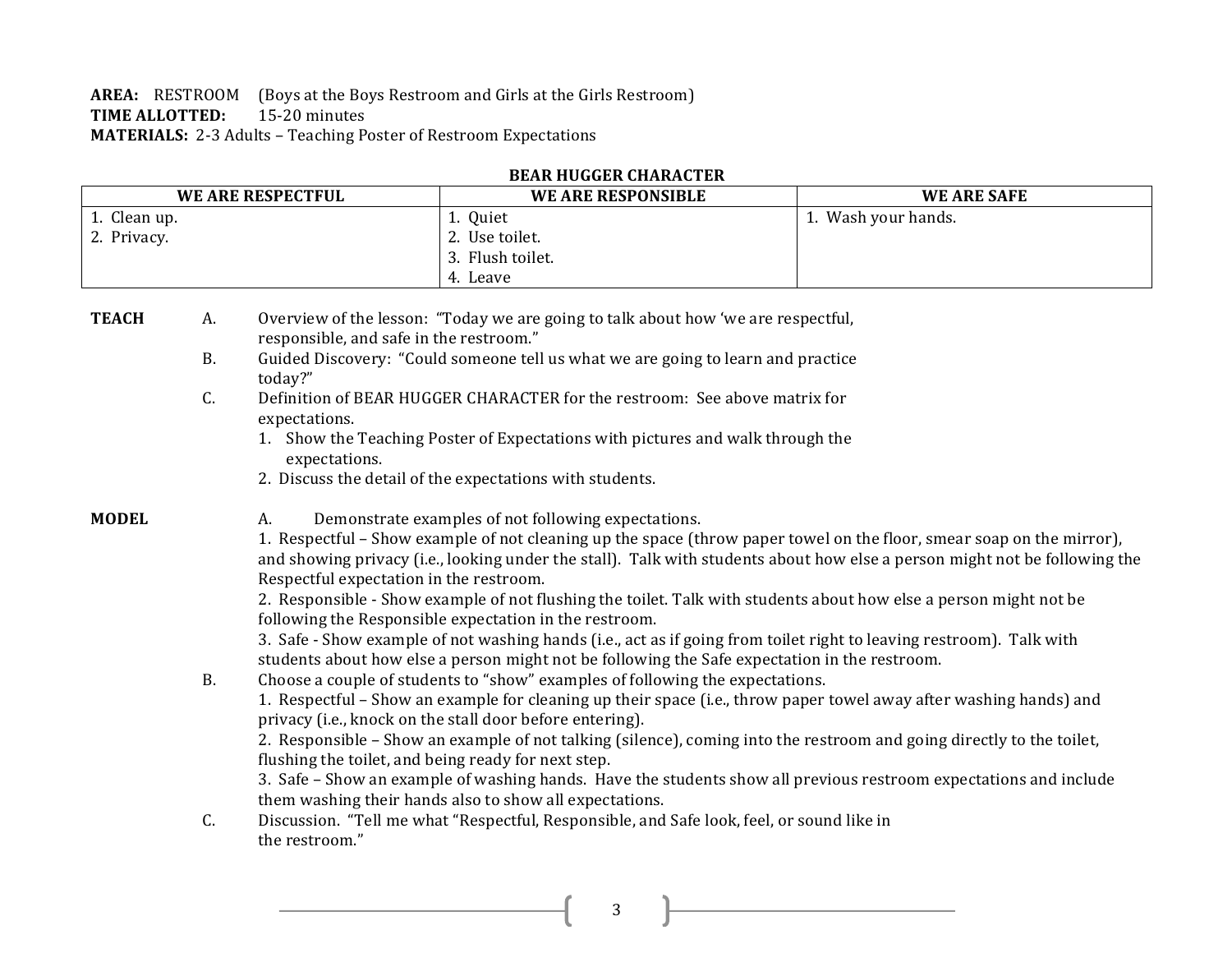- **PRACTICE** A. Have all students line up outside the restroom, and two at a time come into the restroom to show the following of the restroom expectations with an adult monitoring.
	- B. Debrief with students any questions. "Are there any questions you have about being respectful, responsible, and safe behavior in the restroom?"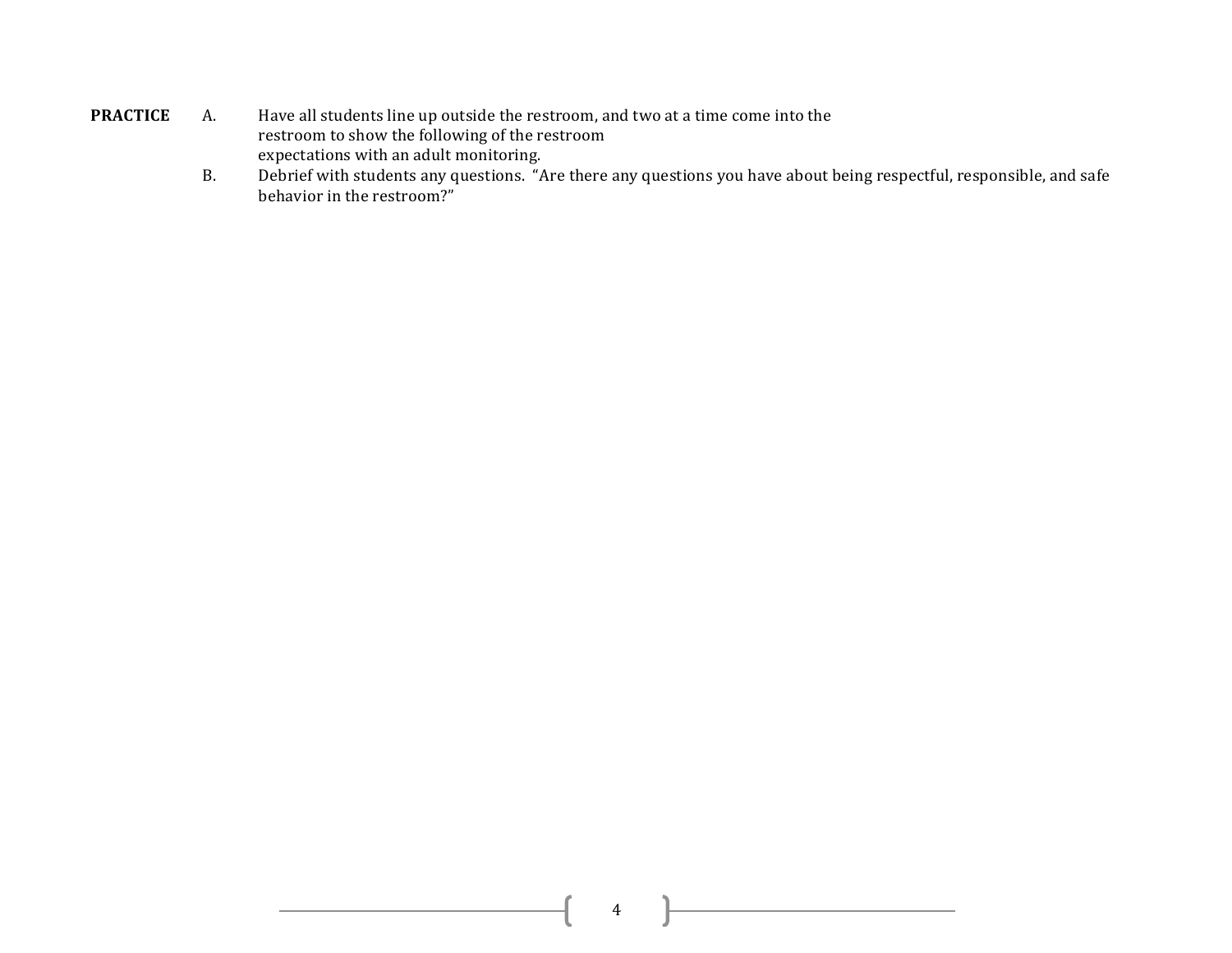#### **AREA: OFFICE TIME ALLOTTED:** 15-20 minutes **MATERIALS:** 2-3 Adults - Teaching Poster of Main Office/Health Office Expectations

| WE ARE RESPECTFUL           |                 |                                                                                                                                                                                                                                                                                                                                                                                                                                                                                                                                                                                                                                                                                                                                                                                                                                                                                                                                                                  | <b>WE ARE RESPONSIBLE</b>                                                                                                                                                                                                                                                                                                                                                                                                                                                                                                                                                           | <b>WE ARE SAFE</b>         |
|-----------------------------|-----------------|------------------------------------------------------------------------------------------------------------------------------------------------------------------------------------------------------------------------------------------------------------------------------------------------------------------------------------------------------------------------------------------------------------------------------------------------------------------------------------------------------------------------------------------------------------------------------------------------------------------------------------------------------------------------------------------------------------------------------------------------------------------------------------------------------------------------------------------------------------------------------------------------------------------------------------------------------------------|-------------------------------------------------------------------------------------------------------------------------------------------------------------------------------------------------------------------------------------------------------------------------------------------------------------------------------------------------------------------------------------------------------------------------------------------------------------------------------------------------------------------------------------------------------------------------------------|----------------------------|
| 1. Follow adult directions. |                 |                                                                                                                                                                                                                                                                                                                                                                                                                                                                                                                                                                                                                                                                                                                                                                                                                                                                                                                                                                  | 1. Quiet.                                                                                                                                                                                                                                                                                                                                                                                                                                                                                                                                                                           | 1. Hands and feet to self. |
|                             |                 |                                                                                                                                                                                                                                                                                                                                                                                                                                                                                                                                                                                                                                                                                                                                                                                                                                                                                                                                                                  | 2. Pass/permission necessary.                                                                                                                                                                                                                                                                                                                                                                                                                                                                                                                                                       |                            |
|                             |                 |                                                                                                                                                                                                                                                                                                                                                                                                                                                                                                                                                                                                                                                                                                                                                                                                                                                                                                                                                                  | 3. Wait (sit in chair) for attention.                                                                                                                                                                                                                                                                                                                                                                                                                                                                                                                                               |                            |
| <b>TEACHA.</b>              |                 | office/health office."                                                                                                                                                                                                                                                                                                                                                                                                                                                                                                                                                                                                                                                                                                                                                                                                                                                                                                                                           | Overview of the lesson: "Today we are going to talk about how 'we are respectful, responsible, and safe in the main                                                                                                                                                                                                                                                                                                                                                                                                                                                                 |                            |
|                             | <b>B.</b><br>C. | Guided Discovery: "Could someone tell us what we are going to learn and practice today?"<br>Definition of BEAR HUGGER CHARACTER for the media center:<br>See above matrix for expectations.<br>1. Show the Teaching Poster of Expectations with pictures and walk through the expectations.<br>2. Discuss the detail of the expectations with students.                                                                                                                                                                                                                                                                                                                                                                                                                                                                                                                                                                                                          |                                                                                                                                                                                                                                                                                                                                                                                                                                                                                                                                                                                     |                            |
| <b>MODEL</b>                | A.              | Demonstrate examples of not following expectations.<br>1. Respectful – Show example of not following directions (i.e. go right to nurse's office to get a Band-Aid). Talk with<br>students about how else a person might not be following the Respectful expectation in the main office/health office.<br>2. Responsible - Show example of not being quiet (i.e., coming into the office saying "I need help, I need help" five times<br>loudly). Show example of not waiting or sitting in the waiting room chair (i.e., roaming the office and touching things).<br>Talk with students about how else a person might not be following the Responsible expectation in the main office/health<br>office.<br>3. Safe - Show an example of kicking the wall, desk, or someone and/or touching things in the office without permission.<br>Talk with students about how else a person might not be following the Safe expectation in the main office/health office. |                                                                                                                                                                                                                                                                                                                                                                                                                                                                                                                                                                                     |                            |
|                             | <b>B.</b><br>C. | acknowledgement sit down in the chair to wait.                                                                                                                                                                                                                                                                                                                                                                                                                                                                                                                                                                                                                                                                                                                                                                                                                                                                                                                   | Choose a couple of students to "show" examples of following the expectations.<br>1. Respectful – Show an example for following directions (i.e., show a pass or note of why they are in the office).<br>2. Responsible – Show an example of being quiet (i.e., enter the office and stand and wait for adult acknowledgement.<br>3. Safe – Show an example of waiting or sitting in the office chair (i.e., after standing in the office without adult<br>Discussion. "Tell me what "Respectful, Responsible, and Safe look, feel, or sound like in the main office/health office." |                            |
|                             |                 |                                                                                                                                                                                                                                                                                                                                                                                                                                                                                                                                                                                                                                                                                                                                                                                                                                                                                                                                                                  |                                                                                                                                                                                                                                                                                                                                                                                                                                                                                                                                                                                     |                            |
| <b>PRACTICE</b>             | А.              | this area, with adult monitoring.                                                                                                                                                                                                                                                                                                                                                                                                                                                                                                                                                                                                                                                                                                                                                                                                                                                                                                                                | Students line up outside the office and one at a time come into the office with a pass or note and use the expectations for                                                                                                                                                                                                                                                                                                                                                                                                                                                         |                            |
|                             | <b>B.</b>       | behavior in the main office/health office?"                                                                                                                                                                                                                                                                                                                                                                                                                                                                                                                                                                                                                                                                                                                                                                                                                                                                                                                      | Debrief with students any questions. "Are there any questions you have about being respectful, responsible, and safe                                                                                                                                                                                                                                                                                                                                                                                                                                                                |                            |

### **BEAR(HUGGER CHARACTER**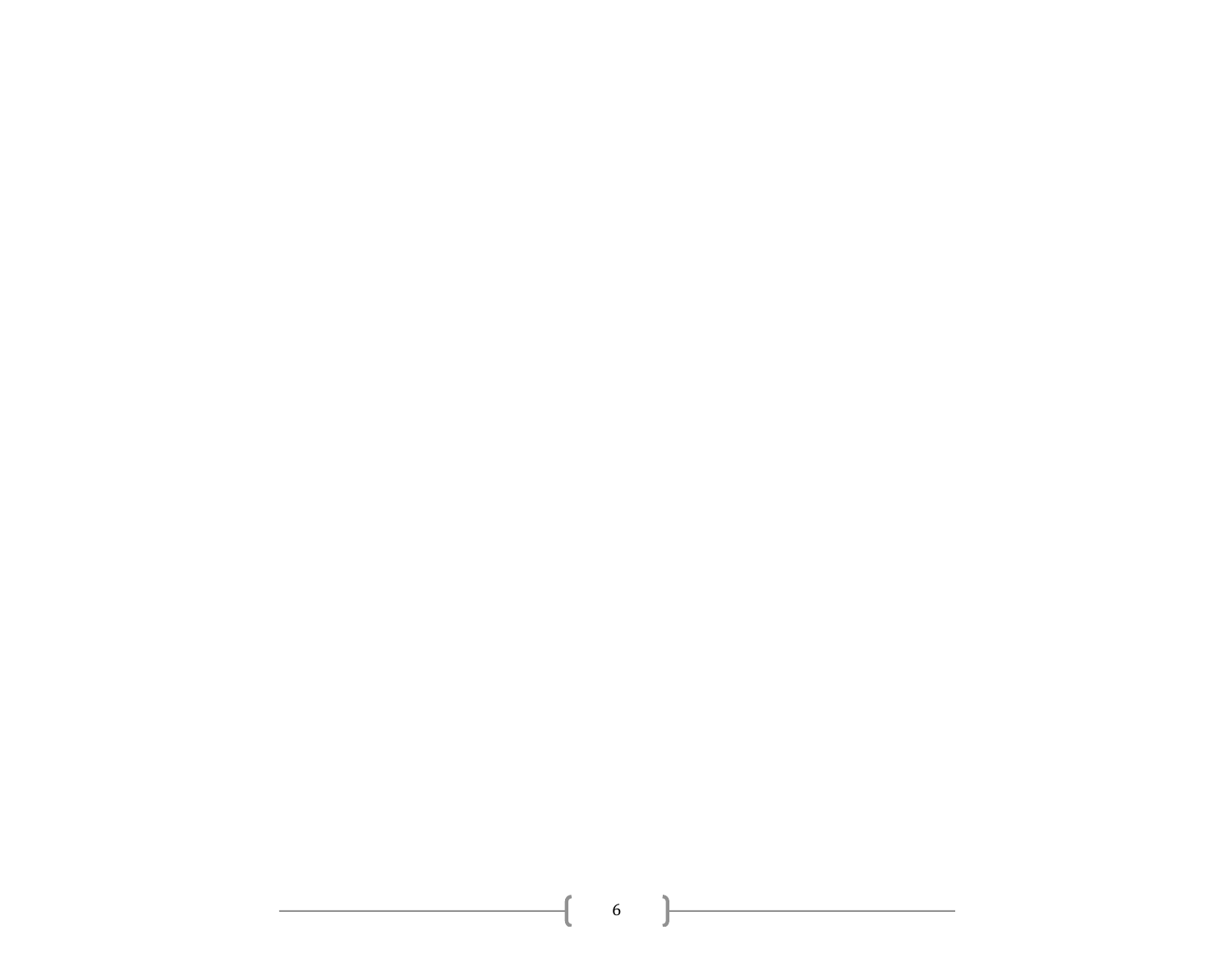## **AREA: CAFETERIA TIME ALLOTTED:** 15-20 minutes

**MATERIALS:** 2-3 Adults – Teaching Poster of Lunchroom Expectations – trays – napkins – silverware – milk – food cart

#### **BEAR(HUGGER CHARACTER**

| WE ARE RESPECTFUL           | WE ARE RESPONSIBLE        | <b>WE ARE SAFE</b>        |
|-----------------------------|---------------------------|---------------------------|
| 1. Wait for food quietly.   | 1. Sit at table.          | 1. Walk.                  |
| 2. Eat your own food.       | 2. Talk quietly.          | 2. Clean up.              |
| 3. Raise our hand for help. | 3. Leave with permission. | 3. Empty and stack trays. |
| 4. Follow directions.       |                           |                           |

**TEACH**A. Overview of the lesson: "Today we are going to talk about how 'we are respectful, responsible, and safe in the lunchroom."

B. Guided Discovery: "Could someone tell us what we are going to learn and practice today?"

C. Definition of BEAR HUGGER CHARACTER for the lunchroom: See above matrix for expectations.

1. Show the Teaching Poster of Expectations with pictures and walk through the expectations.

2. Discuss the detail of the expectations with students.

#### **MODEL** A. Demonstrate examples of not following expectations.

1. Respectful – Show example of not waiting for food quietly (i.e., budging others, grabbing the tray before server is ready), eating your own food (i.e., grabbing someone else's food, taking a trade of food), raising your hand for help (i.e., get up and go to get items forgot), and following directions (i.e., sitting at the wrong table, not lining up on the line to dump trays, cutting cones). Talk with students about how else a person might not be following the Respectful expectation in the lunchroom.

2. Responsible - Show example of not sitting at a table (i.e., standing to eat, getting up and going to a different spot at a table), talking quietly (yelling down the table to someone), and leaving appropriately (i.e., walking out the entrance doors, lingering around the lunchroom at the tray area waiting for another student). Talk with students about how else a person might not be following the Responsible expectation in the lunchroom.

3. Safe - Show example of not walking (i.e., run through the lunchroom), cleaning up (i.e. dropping napkin on the floor and leaving it), and emptying and stacking trays (i.e., not dumping a tray and throwing onto the tray stacking shelf. Talk with students about how else a person might not be following the Safe expectation in the lunchroom.

B. Choose a couple of students to "show" examples of following the expectations.

1. Respectful – Show an example for waiting for food quietly (i.e., lining up on the line in single file line, wait at the counter for tray), eat your own food (i.e., sit and eat from own tray), raise your hand for help (i.e., sit at the table and raise hand until given permission to talk), and follow directions (i.e., wait at the table for permission to leave) 2. Responsible – Show an example of sitting at the table (i.e., as you come to the table sit to the far end next to another student), talking quietly (sit at table and use conversation voice talking with another), and leaving (walk out of the lunchroom and down the hallway).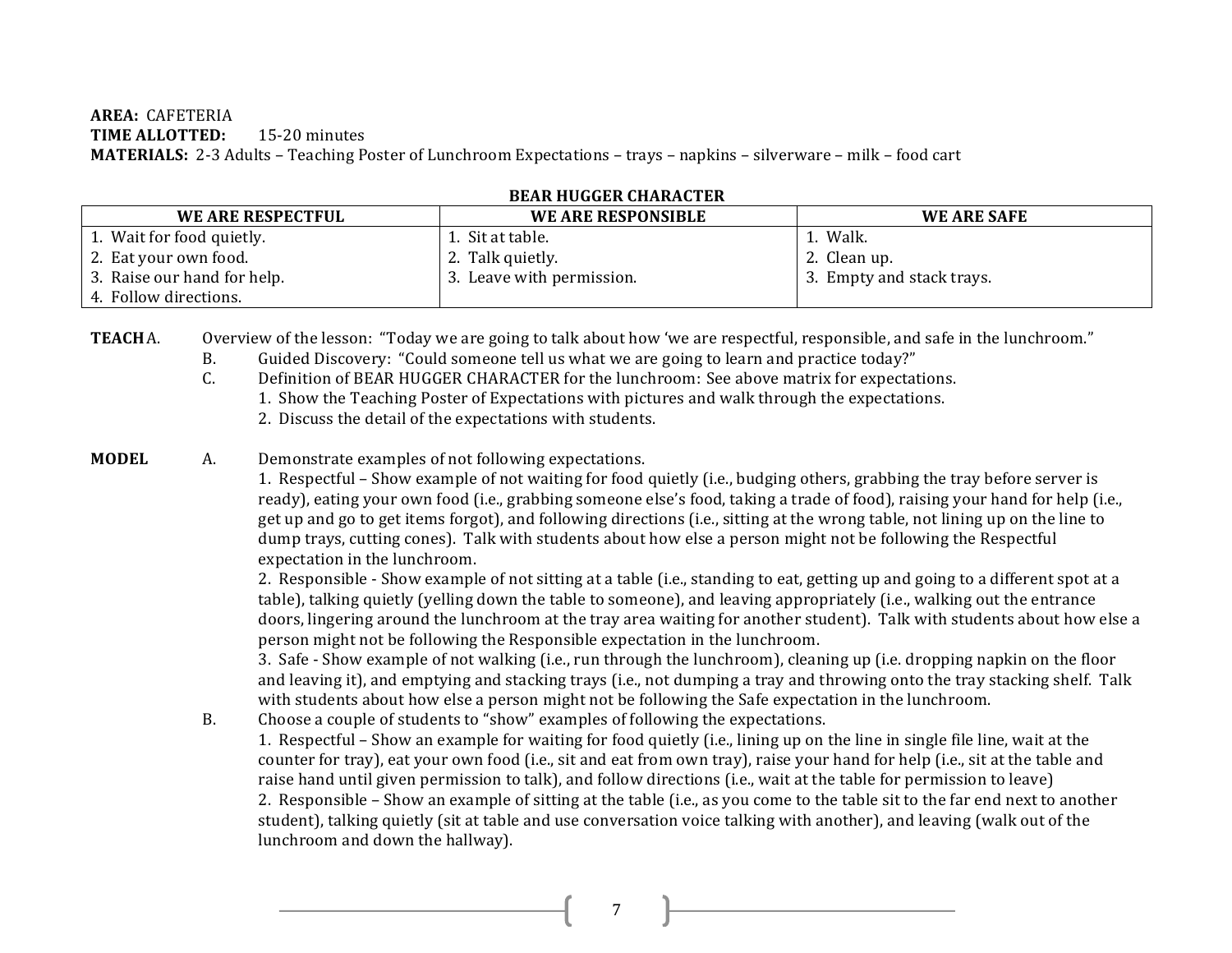3. Safe – Show an example of walking (i.e., walk into the lunchroom to the serving line area), cleaning up (picking up a napkin on the floor), and emptying and stacking trays (walk to the line and wait turn to dump tray in barrel, and place tray on the stacking shelf-trays fit together).

- C. Discussion. "Tell me what "Respectful, Responsible, and Safe look, feel, or sound like in the lunchroom."
- **PRACTICE** A. Students enter the lunchroom and follow the expectations all of the way through, with an adult monitoring.
	- B. Debrief with students any questions. "Are there any questions you have about being respectful, responsible, and safe behavior in the lunchroom?"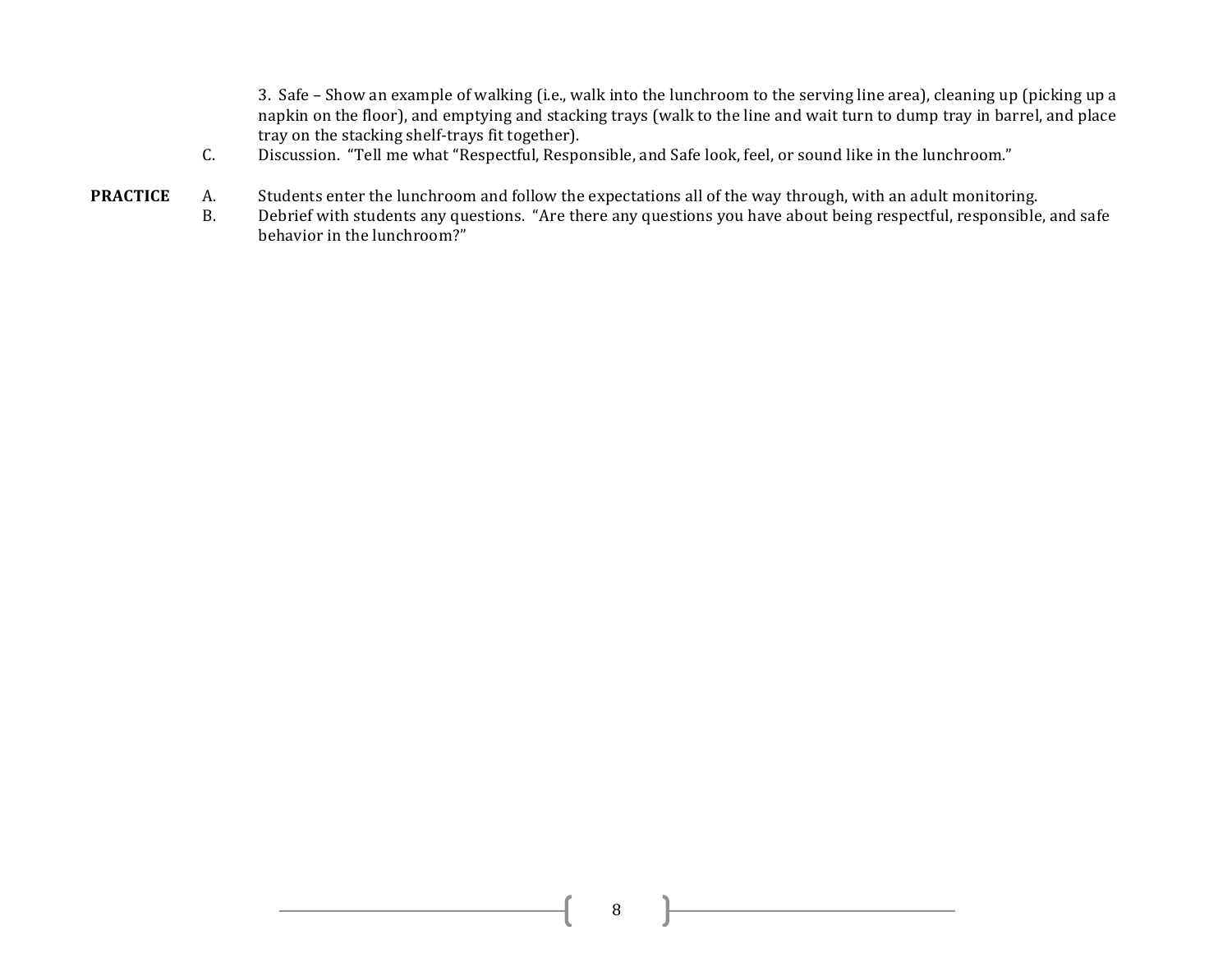#### **AREA: PLAYGROUND<br>TIME ALLOTTED:** 15-20 minutes **TIME ALLOTTED:**

**MATERIALS:** 2-3 Adults - Teaching Poster of Playground Expectations - balls - whistle

| <b>WE ARE RESPECTFUL</b>   |                         | <b>WE ARE RESPONSIBLE</b>       | <b>WE ARE SAFE</b>                                                                                                                                                                                                                                                                                                                                                                                                                                                                                                                                                                                                                                                                                                                                                                                                                                                                                                                                                                                                                                                                                                                                                                                                                                                                                                                                                                                                                                                                                                                                                                                                                                                                                                                                                                                                                                                                                                                                                                                                                                                                                                                                                                                                                                                                                                                                                                                                                                                                                                                                                                                                                                                                                                   |
|----------------------------|-------------------------|---------------------------------|----------------------------------------------------------------------------------------------------------------------------------------------------------------------------------------------------------------------------------------------------------------------------------------------------------------------------------------------------------------------------------------------------------------------------------------------------------------------------------------------------------------------------------------------------------------------------------------------------------------------------------------------------------------------------------------------------------------------------------------------------------------------------------------------------------------------------------------------------------------------------------------------------------------------------------------------------------------------------------------------------------------------------------------------------------------------------------------------------------------------------------------------------------------------------------------------------------------------------------------------------------------------------------------------------------------------------------------------------------------------------------------------------------------------------------------------------------------------------------------------------------------------------------------------------------------------------------------------------------------------------------------------------------------------------------------------------------------------------------------------------------------------------------------------------------------------------------------------------------------------------------------------------------------------------------------------------------------------------------------------------------------------------------------------------------------------------------------------------------------------------------------------------------------------------------------------------------------------------------------------------------------------------------------------------------------------------------------------------------------------------------------------------------------------------------------------------------------------------------------------------------------------------------------------------------------------------------------------------------------------------------------------------------------------------------------------------------------------|
| 1. Share and take turns.   |                         | 1. Bring in what you take out.  | 1. Walk on the sidewalk.                                                                                                                                                                                                                                                                                                                                                                                                                                                                                                                                                                                                                                                                                                                                                                                                                                                                                                                                                                                                                                                                                                                                                                                                                                                                                                                                                                                                                                                                                                                                                                                                                                                                                                                                                                                                                                                                                                                                                                                                                                                                                                                                                                                                                                                                                                                                                                                                                                                                                                                                                                                                                                                                                             |
| 2. Include others in play. |                         | 2. Line up quickly and quietly. | 2. Stay on the playground.                                                                                                                                                                                                                                                                                                                                                                                                                                                                                                                                                                                                                                                                                                                                                                                                                                                                                                                                                                                                                                                                                                                                                                                                                                                                                                                                                                                                                                                                                                                                                                                                                                                                                                                                                                                                                                                                                                                                                                                                                                                                                                                                                                                                                                                                                                                                                                                                                                                                                                                                                                                                                                                                                           |
|                            |                         |                                 | 3. Use only playground equipment.                                                                                                                                                                                                                                                                                                                                                                                                                                                                                                                                                                                                                                                                                                                                                                                                                                                                                                                                                                                                                                                                                                                                                                                                                                                                                                                                                                                                                                                                                                                                                                                                                                                                                                                                                                                                                                                                                                                                                                                                                                                                                                                                                                                                                                                                                                                                                                                                                                                                                                                                                                                                                                                                                    |
| B.<br>C.                   |                         |                                 |                                                                                                                                                                                                                                                                                                                                                                                                                                                                                                                                                                                                                                                                                                                                                                                                                                                                                                                                                                                                                                                                                                                                                                                                                                                                                                                                                                                                                                                                                                                                                                                                                                                                                                                                                                                                                                                                                                                                                                                                                                                                                                                                                                                                                                                                                                                                                                                                                                                                                                                                                                                                                                                                                                                      |
| А.<br><b>B.</b>            | adult).<br>basketball). |                                 |                                                                                                                                                                                                                                                                                                                                                                                                                                                                                                                                                                                                                                                                                                                                                                                                                                                                                                                                                                                                                                                                                                                                                                                                                                                                                                                                                                                                                                                                                                                                                                                                                                                                                                                                                                                                                                                                                                                                                                                                                                                                                                                                                                                                                                                                                                                                                                                                                                                                                                                                                                                                                                                                                                                      |
|                            |                         |                                 |                                                                                                                                                                                                                                                                                                                                                                                                                                                                                                                                                                                                                                                                                                                                                                                                                                                                                                                                                                                                                                                                                                                                                                                                                                                                                                                                                                                                                                                                                                                                                                                                                                                                                                                                                                                                                                                                                                                                                                                                                                                                                                                                                                                                                                                                                                                                                                                                                                                                                                                                                                                                                                                                                                                      |
|                            | C.                      | 3. Follow directions.           | <b>BEAR HUGGER CHARACTER</b><br>Overview of the lesson: "Today we are going to talk about how 'we are respectful, responsible, and safe in the playground."<br>Guided Discovery: "Could someone tell us what we are going to learn and practice today?"<br>Definition of BEAR HUGGER CHARACTER for the playground: See above matrix for expectations.<br>1. Show the Teaching Poster of Expectations with pictures and walk through the expectations.<br>2. Discuss the detail of the expectations with students.<br>Demonstrate examples of not following expectations.<br>1. Respectful - Show example of not sharing and taking turns (i.e., swing without getting off when asked, butting into line<br>in the 4-square), include other in play (i.e., telling someone they can not play in a basketball game), following directions<br>(i.e., not going to stand at the wall when directed to for disciplinary reasons). Talk with students about how else a person<br>might not be following the Respectful expectation on the playground.<br>2. Responsible - Show example of not bringing in what you take out (i.e., throwing a ball in the field and saying, "oh, its<br>time to line up" and leave the ball), lining up quickly (i.e., wander around and slowly stumble to line up). Talk with<br>students about how else a person might not be following the Responsible expectation on the playground.<br>3. Safe - Show example of not walking on the sidewalk (i.e., cut across the courtyard grass), staying on the playground<br>(i.e., bouncing a ball towards the parking lot), and using only playground equipment (i.e., play with trading cards, get my<br>baseball bat). Talk with students about how else a person might not be following the Safe expectation on the playground.<br>Choose a couple of students to "show" examples of following the expectations.<br>1. Respectful - Show an example for sharing and taking turns (i.e., say "would you like to swing now"), including others<br>in play (i.e., "would you like to play a game with us"), and follow directions (i.e., go to the wall when directed to from an<br>2. Responsible – Show an example of bringing in what you take out (i.e., pick up a ball in the field to carry), lining up<br>quickly and quietly (i.e., run to line up on the whistle).<br>3. Safe - Show an example of walking on the sidewalk (i.e., walk on sidewalk around courtyard), stay on the playground<br>(i.e., ball rolls into the parking lot ask to go get the ball), and using only playground equipment (i.e., playing with<br>Discussion. "Tell me what "Respectful, Responsible, and Safe look, feel, or sound like on the playground." |

# **BEAR(HUGGER CHARACTER**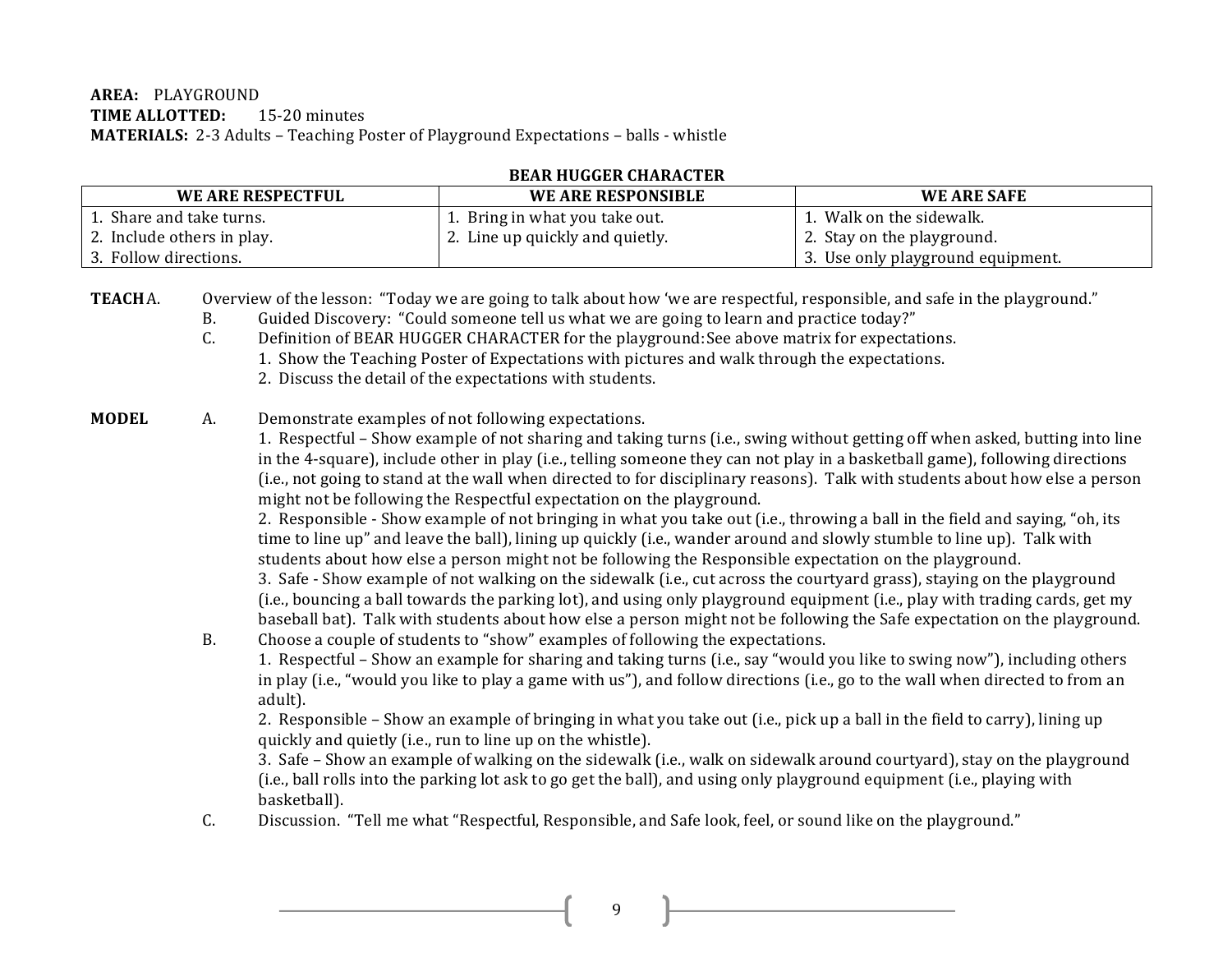- **PRACTICE** A. Students enter the lunchroom and follow the expectations all of the way through, with an adult monitoring.
	- B. Debrief with students any questions. "Are there any questions you have about being respectful, responsible, and safe behavior on the playground?"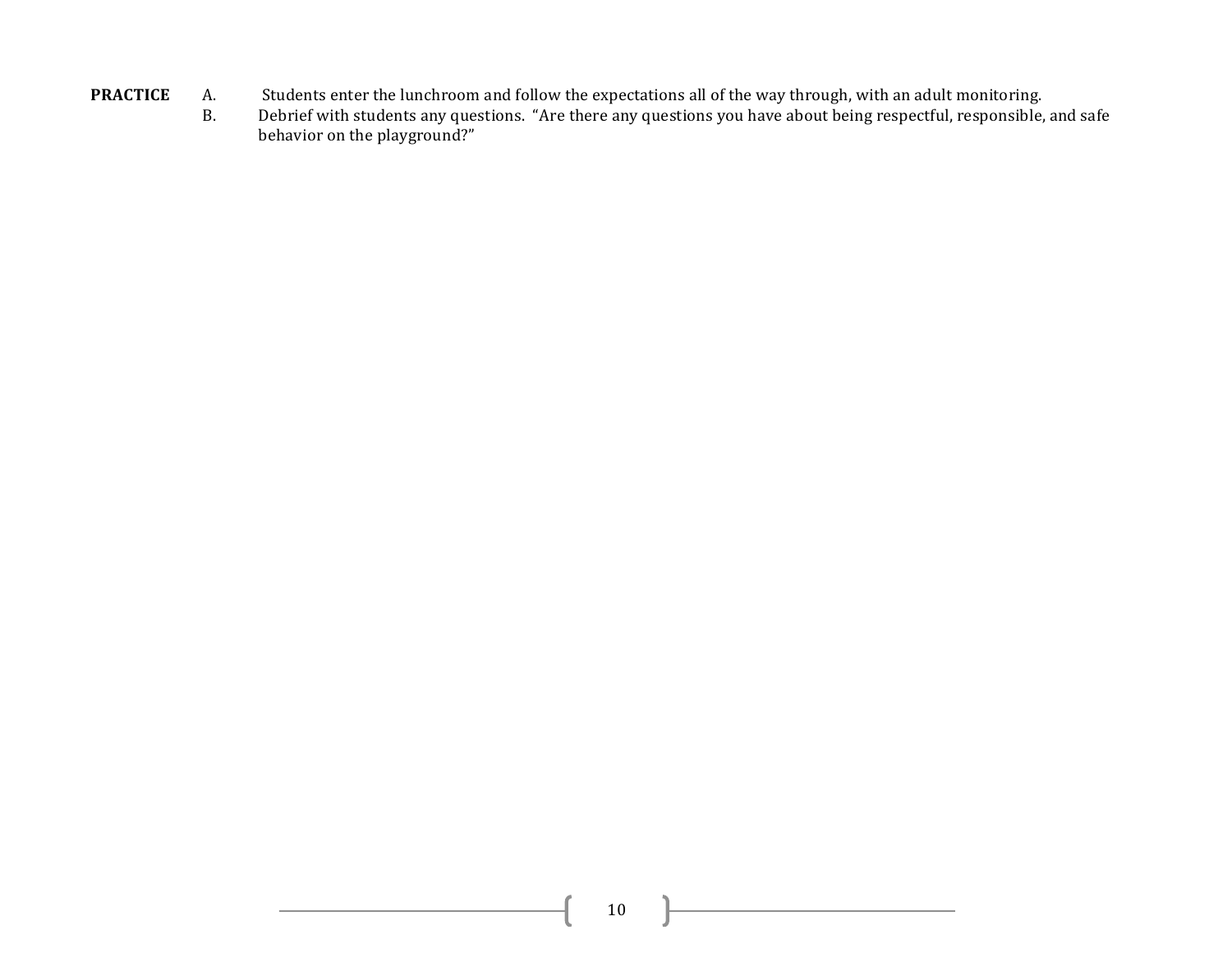### **AREA:** BUS **TIME ALLOTTED:** 15-20 minutes **MATERIALS:** 2-3 Adults - Teaching Poster of Bus Expectations - Bus numbered signs

| WE ARE RESPECTFUL             |                 |                                                                   | <b>WE ARE RESPONSIBLE</b>                                                                                                                                                                                                                                                                                                                                                                                                                                                                                                                                                                                                                                                                                                                                                                                                                                                                                                                                | <b>WE ARE SAFE</b>                              |  |
|-------------------------------|-----------------|-------------------------------------------------------------------|----------------------------------------------------------------------------------------------------------------------------------------------------------------------------------------------------------------------------------------------------------------------------------------------------------------------------------------------------------------------------------------------------------------------------------------------------------------------------------------------------------------------------------------------------------------------------------------------------------------------------------------------------------------------------------------------------------------------------------------------------------------------------------------------------------------------------------------------------------------------------------------------------------------------------------------------------------|-------------------------------------------------|--|
| 1. Follow directions.         |                 |                                                                   | 1. Quiet talking.                                                                                                                                                                                                                                                                                                                                                                                                                                                                                                                                                                                                                                                                                                                                                                                                                                                                                                                                        | 1. Remain seated.                               |  |
| 2. Be a bus rider (bus pass). |                 |                                                                   | 2. Leave property alone.                                                                                                                                                                                                                                                                                                                                                                                                                                                                                                                                                                                                                                                                                                                                                                                                                                                                                                                                 | 2. Keep hands, feet, and other objects to self. |  |
|                               |                 |                                                                   | 3. No eating.                                                                                                                                                                                                                                                                                                                                                                                                                                                                                                                                                                                                                                                                                                                                                                                                                                                                                                                                            |                                                 |  |
| <b>TEACHA.</b>                | B.<br>C.        |                                                                   | Overview of the lesson: "Today we are going to talk about how 'we are respectful, responsible, and safe on the bus."<br>Guided Discovery: "Could someone tell us what we are going to learn and practice today?"<br>Definition of BEAR HUGGER CHARACTER for on the bus:<br>1. Show the Teaching Poster of Expectations with pictures and walk through the expectations.<br>2. Discuss the detail of the expectations with students.                                                                                                                                                                                                                                                                                                                                                                                                                                                                                                                      | See above matrix for expectations.              |  |
| <b>MODEL</b>                  | А.              | the bus.<br>on the bus.                                           | Demonstrate examples of not following expectations.<br>1. Respectful - Show example of not following directions (i.e., bus driver tells you to sit in the front seat, and you go to<br>the back of the bus). Talk with students about how else a person might not be following the Respectful expectation on<br>2. Responsible - Show example of not talking quietly (i.e., yelling to someone in the back of the bus), leaving property<br>alone (i.e., looking over the seat and messing with someone else's book bag), and not eating (i.e., eating a snack from<br>school in my book bag). Talk with students about how else a person might not be following the Responsible expectation<br>3. Safe - Show example of not remaining seated (i.e., get up from seat and walk around the bus), and keeping hands, feet,<br>and other objects to self (i.e., kicking the seat ahead, throwing paper wads on the bus). Talk with students about how else |                                                 |  |
|                               | <b>B.</b><br>C. | in your book bag).<br>feet on the floor and sitting up straight). | a person might not be following the Safe expectation on the bus.<br>Choose a couple of students to "show" examples of following the expectations.<br>1. Respectful – Show an example for following directions (i.e., sit in the front seat when asked to by the bus driver).<br>2. Responsible - Show an example of talking quietly (i.e., talk with someone sitting in the same seat), leaving property<br>alone (i.e., leaving your seat partner's bag alone while sitting in the seat), and not eating (i.e., putting a snack from school<br>3. Safe – Show an example of remaining seated (i.e., sitting in the seat for an extended period of time looking out the<br>window) and keeping hands, feet, and other objects to self (i.e., placing a crumpled up paper in your book bag, placing<br>Discussion. "Tell me what "Respectful, Responsible, and Safe look, feel, or sound like on the bus."                                                |                                                 |  |
| <b>PRACTICE</b>               | А.              |                                                                   | Students get on the bus and follow the expectations all of the way through, with an adult monitoring.                                                                                                                                                                                                                                                                                                                                                                                                                                                                                                                                                                                                                                                                                                                                                                                                                                                    |                                                 |  |

# **BEAR(HUGGER CHARACTER**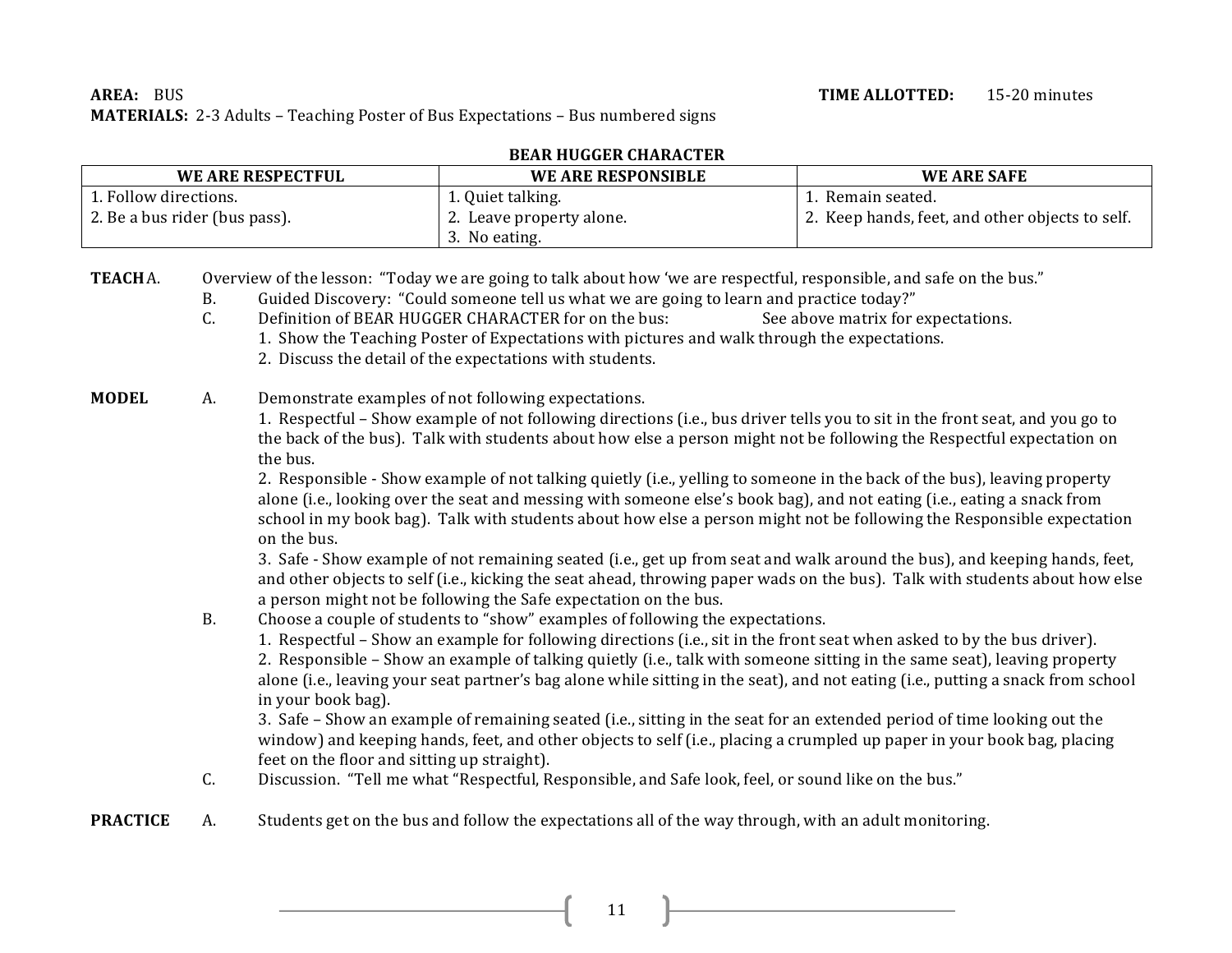B. Debrief with students any questions. "Are there any questions you have about being respectful, responsible, and safe behavior on the bus?"

<u> 1990 - Johann Barbara, martin a</u>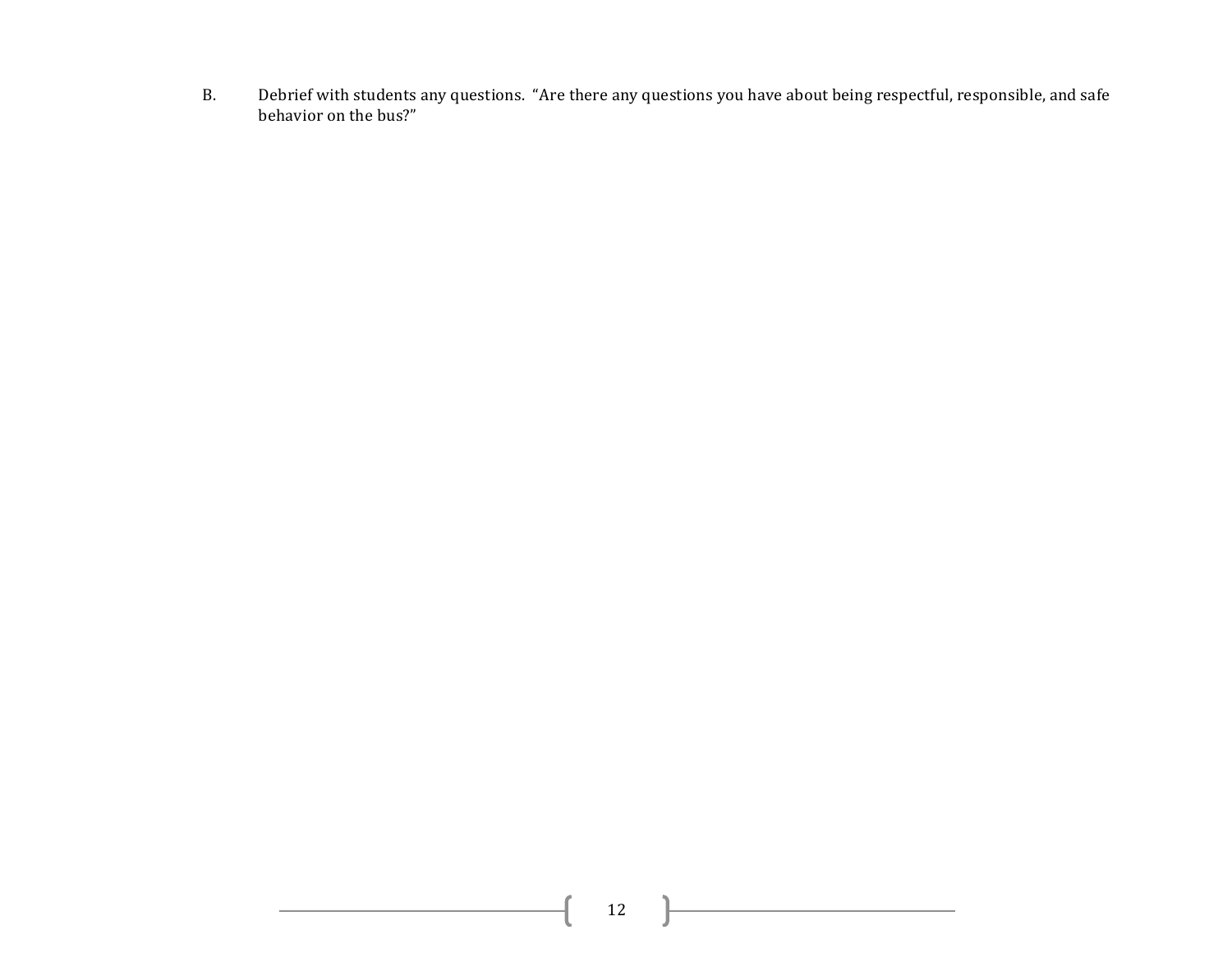AREA: ARRIVAL

**TIME ALLOTTED:** 15-20 minutes

**MATERIALS:** 2-3 Adults – Teaching Poster of Arrival Expectations – Breakfast sign – Grade Line Map – Grade Line painted labels on concrete

| WE ARE RESPECTFUL                         | WE ARE RESPONSIBLE                               | <b>WE ARE SAFE</b>         |
|-------------------------------------------|--------------------------------------------------|----------------------------|
| 1. Keep personal space.                   | 1. Breakfast students enter from 8:15-8:35       | 1. Walk.                   |
| 2. Grade level line up at front entrance. | AM.                                              | 2. Hands and feet to self. |
|                                           | 2. Late students sign in at office and take Pass |                            |
|                                           | to                                               |                            |
|                                           | class. (School begins at 8:35 AM)                |                            |

#### **BEAR(HUGGER CHARACTER**

**TEACH**A. Overview of the lesson: "Today we are going to talk about how 'we are respectful, responsible, and safe when arriving to school."

B. Guided Discovery: "Could someone tell us what we are going to learn and practice today?"

- C. Definition of BEAR HUGGER CHARACTER when arriving to school: See above matrix for expectations.
	- 1. Show the Teaching Poster of Expectations with pictures and walk through the expectations.
	- 2. Discuss the detail of the expectations with students.

#### **MODEL** A. Demonstrate examples of not following expectations.

1. Respectful – Show an example of not keeping personal space (i.e., bumping another in line, cutting in line). Talk with students about how else a person might not be following the Respectful expectation of arrival to school. 2. Responsible - Show example of not lining up in grade level line (i.e., walking on the grass, standing in another line). Talk with students about how else a person might not be following the Responsible expectation of arrival to school. 3. Safe - Show example of not walking (running up the sidewalk, skipping into school) and keeping hands and feet to self (i.e., standing touching others, kicking someone in line). Talk with students about how else a person might not be following the Safe expectation of arrival to school.

- B. Choose a couple of students to "show" examples of following the expectations.
	- 1. Respectful Show an example keeping personal space (i.e., stand in line with hand out to measure space).
	- 2. Responsible Show an example of lining up in the grade level line (i.e., line up in right line).
	- 3. Safe Show an example of walking (i.e., walk into the school) and hands and feet to self (i.e., stand with feet firm to floor and hands to side).
- C. Discussion. "Tell me what "Respectful, Responsible, and Safe look, feel, or sound like at arrival to school."
- **PRACTICE** A. Students line up and follow the expectations all of the way through, with an adult monitoring.
	- B. Debrief with students any questions. "Are there any questions you have about being respectful, responsible, and safe behavior at arrival to school?"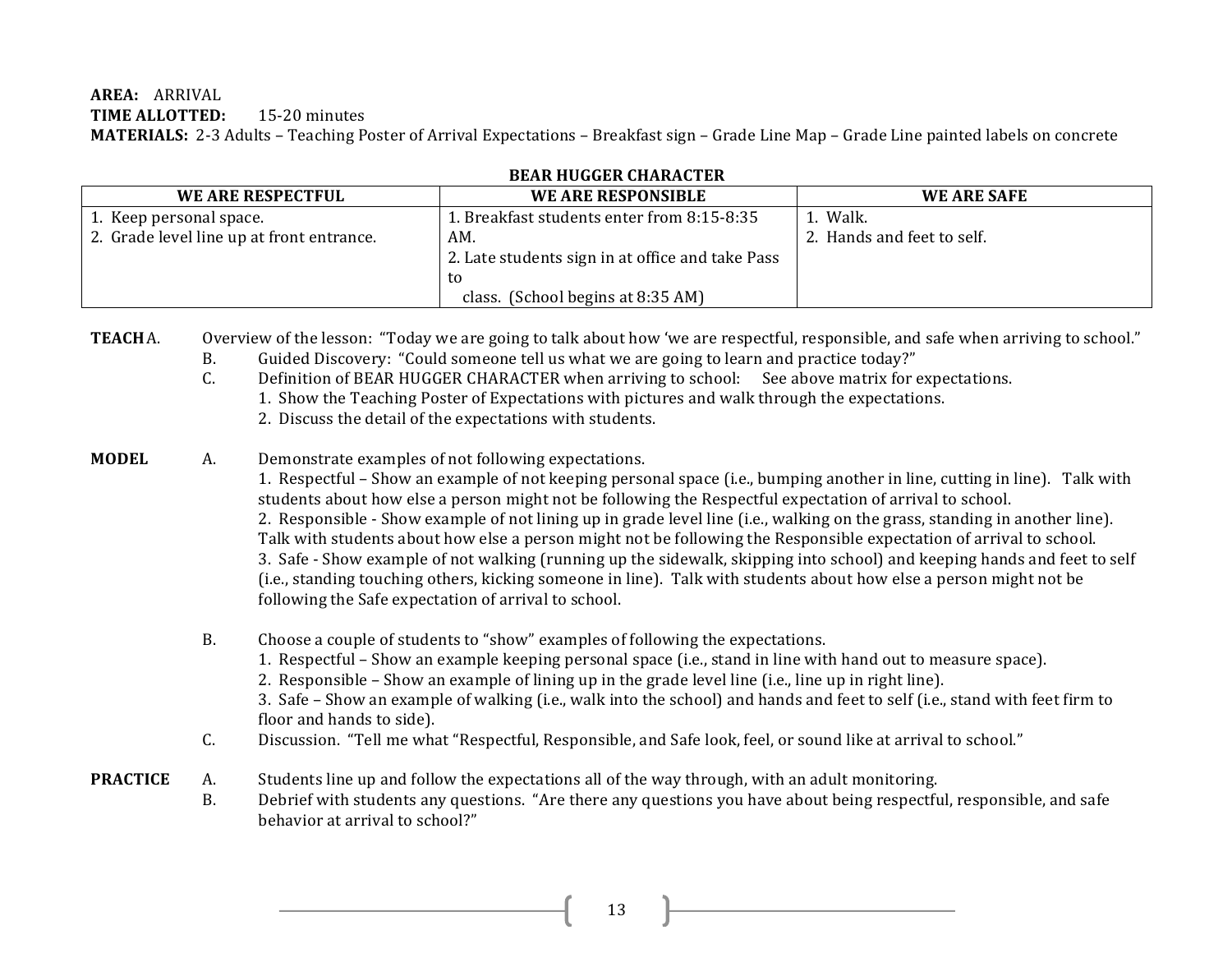$\begin{pmatrix} 14 \end{pmatrix}$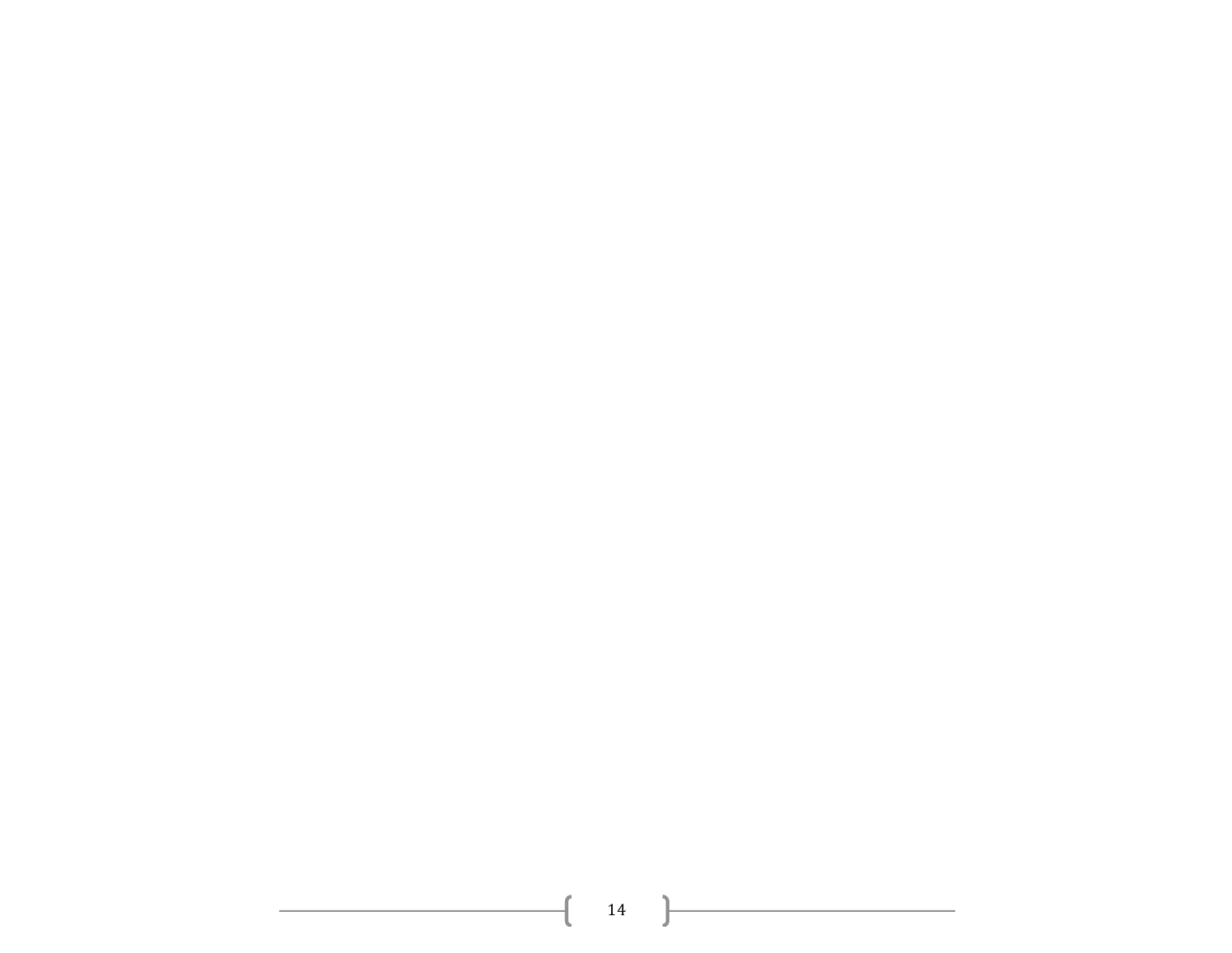AREA: DISMISSAL

**TIME ALLOTTED:** 15-20 minutes

**MATERIALS:** 2-3 Adults – Teaching Poster of Dismissal Expectations – Dismissal Logistics Map – Bus line labels on concrete

| WE ARE RESPECTFUL       | WE ARE RESPONSIBLE                | WE ARE SAFE                |
|-------------------------|-----------------------------------|----------------------------|
| 1. Keep personal space. | 1. Line up.                       | 1. Walk.                   |
|                         | Bus: Numbers on sidewalk.         | 2. Hands and feet to self. |
|                         | Vehicle Pick Up: Wait at curb.    |                            |
|                         | 2. Go straight home.              |                            |
|                         | Walkers cross at cross walk.      |                            |
|                         | Bike riders walk bike on grounds. |                            |

#### **BEAR(HUGGER CHARACTER**

TEACHA. Overview of the lesson: "Today we are going to talk about how 'we are respectful, responsible, and safe being dismissed from school."

B. Guided Discovery: "Could someone tell us what we are going to learn and practice today?"

C. Definition of BEAR HUGGER CHARACTER when dismissed from school: See above matrix for expectations. 1. Show the Teaching Poster of Expectations with pictures and walk through the expectations. 2. Discuss the detail of the expectations with students.

#### **MODEL** A. Demonstrate examples of not following expectations.

1. Respectful – Show an example of not keeping personal space (i.e., bumping another in line, cutting in line). Talk with students about how else a person might not be following the Respectful expectation at dismissal from school. 2. Responsible - Show example of not lining up in the bus line (i.e., walking on the grass, standing in another line), go straight home (i.e., play on the grass), and wait for ride (i.e., playing on the sidewalk and in the street). Talk with students about how else a person might not be following the Responsible expectation of dismissal from school. 3. Safe - Show example of not walking (running up the sidewalk) and keeping hands and feet to self (i.e., standing touching others, kicking someone in line, pushing someone down). Talk with students about how else a person might not be following the Safe expectation of dismissal from school.

B. Choose a couple of students to "show" examples of following the expectations.

1. Respectful – Show an example keeping personal space (i.e., stand in line with hand out to measure space).

2. Responsible – Show an example of lining up in the bus line (i.e., line up in right line), going straight home (i.e., walking across the street), and waiting for a ride (stand on the curb and do not go to vehicle until adult signals or comes to get you).

3. Safe – Show an example of walking (i.e., walk into the school) and hands and feet to self (i.e., stand with feet firm to floor and hands to side).

C. Discussion. "Tell me what "Respectful, Responsible, and Safe look, feel, or sound like when dismissed from school."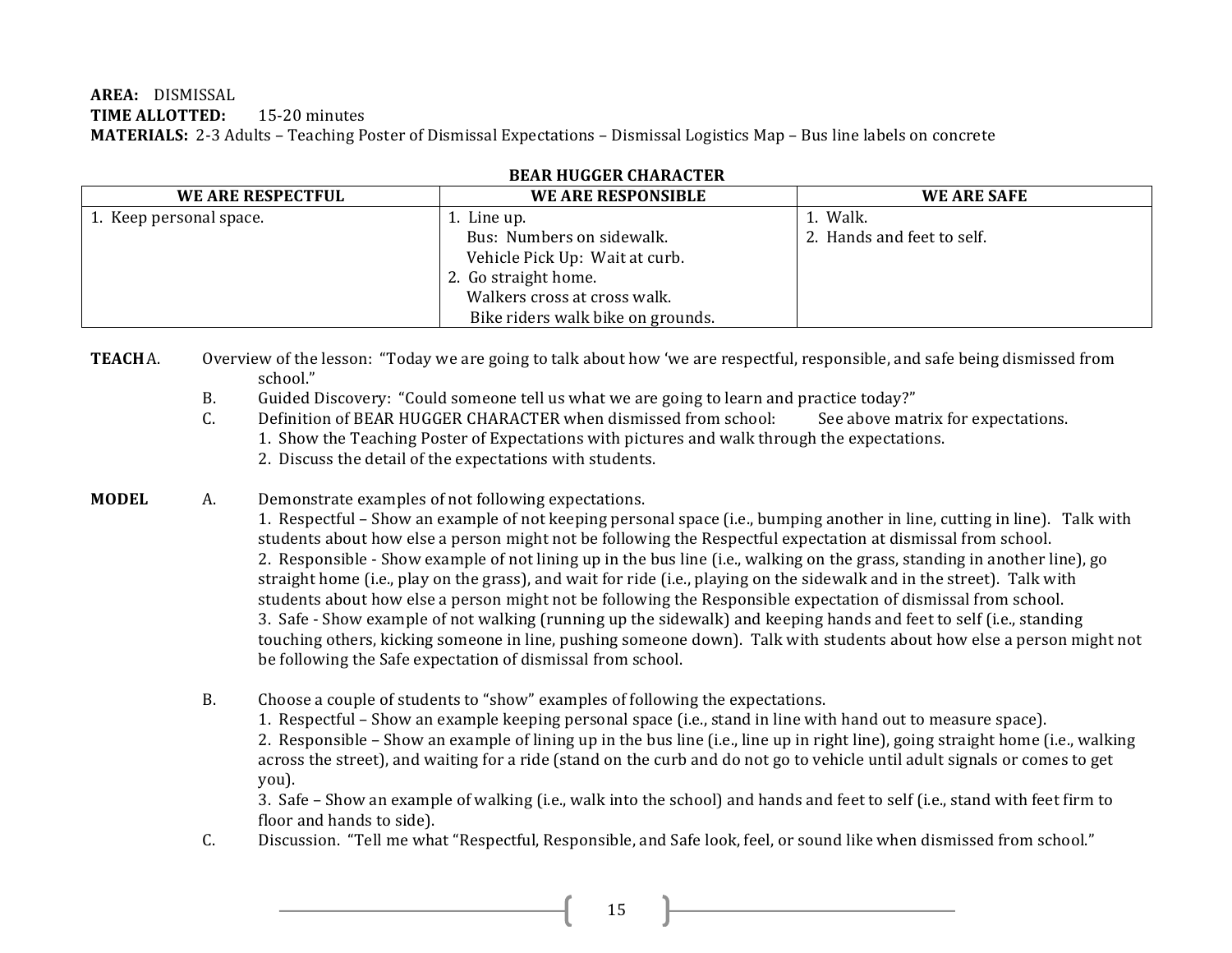- **PRACTICE** A. Students practice dismissal time and follow the expectations all of the way through, with an adult monitoring.
	- B. Debrief with students any questions. "Are there any questions you have about being respectful, responsible, and safe behavior at dismissal from school?"